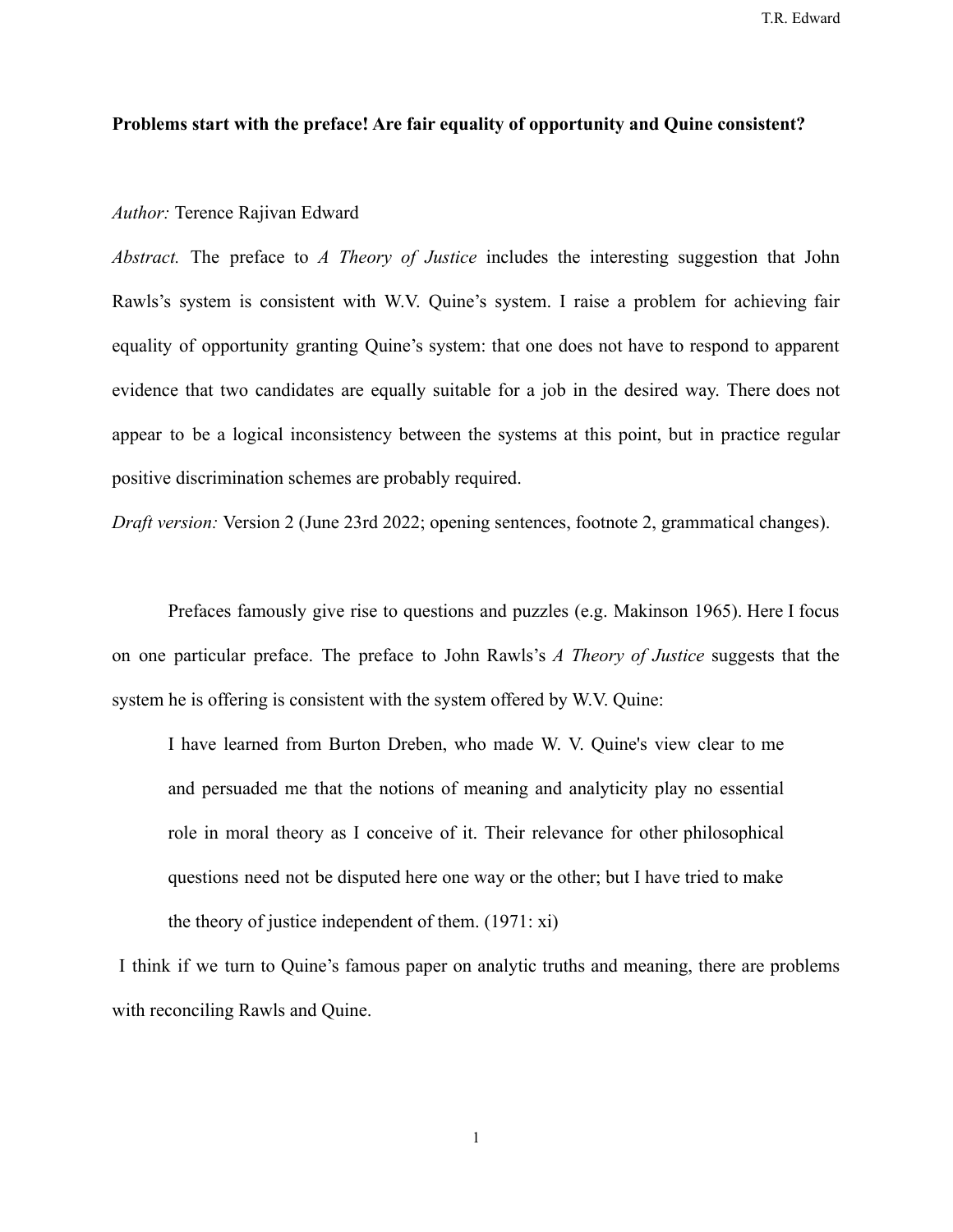Rawls recommends a principle that ensures that every adult citizen has a set of basic liberties, such as freedom of speech and freedom of movement, and that they all have an equal amount of basic liberty. Then he recommends a complicated principle, part of which involves ensuring that there is what he calls "fair equality of opportunity" (1999: 63). What is that? Here is a *preliminary* definition in relation to jobs.

**(Fair e.o.p. in employment)** There is fair equality of opportunity in relation to a certain advertised job within a certain country if and only if:

- (i) Anyone in that country who can possibly do that job is entitled to apply for it and have their application considered.
- (ii) If person A and person B are both capable of doing the job and there is no good reason to think A would be worse than B and both apply, then they both stand an equal chance of getting the job.

Regarding (ii), the fact that A is of a different sex than B or a different class than B or ethnic group, etc., should not make any difference, should the conditions specified be met.

Now a problem you are going to run into with reconciling Rawls with Quine, regarding fair equality of opportunity, is this thesis from Quine:

**(Recalcitrant underdeterminism)** Evidence that challenges an individual's beliefs requires a change somewhere within their total system of beliefs, but the evidence does not determine where – it does not force one particular change and there is always the option of coping with the evidence by making the change elsewhere (see 1951: 40).

I am going to skip past how this thesis relates to meaning and analyticity. Applying the thesis, if you give me evidence in the hope of persuading me that persons A and B are both capable of

2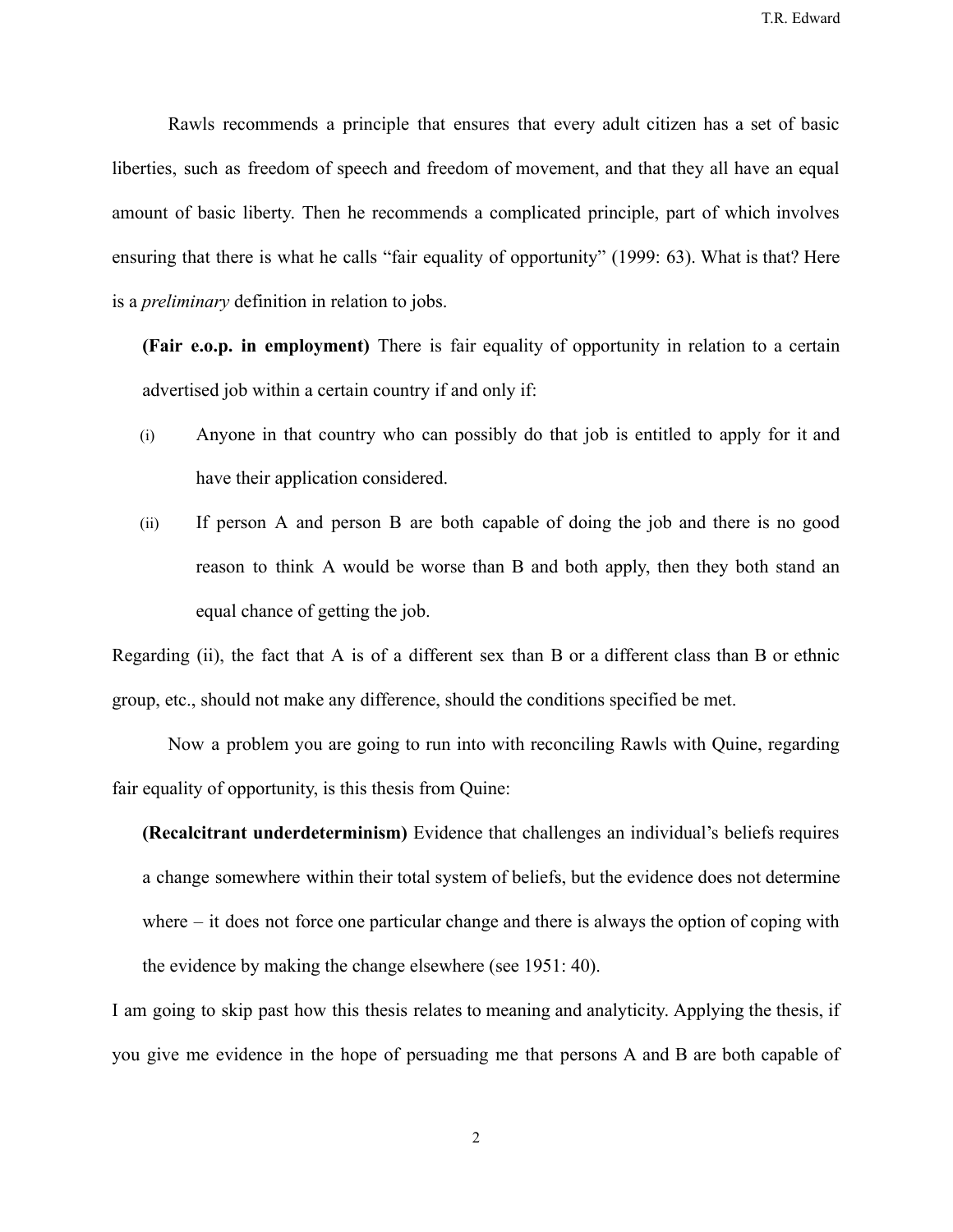T.R. Edward

doing the job and have equal talent and desire for doing the job and this evidence is incompatible with my total system of beliefs. I might not revise my beliefs in the way that you have in mind and there is nothing epistemically irrational about that – nothing irrational given the aim of knowledge. For example, I might come to the conclusion that circumstances are abnormal, leading A to perform worse than usual, but in normal circumstances A will be better than B. A peculiar fashion caused a skateboarder to underperform, say. Below is a longer example, to illustrate the problems in more detail.

**Example: underdeterminism meets under-representation.** Imagine a situation in which you have been getting good grades in political philosophy and you undertake a postgraduate degree in the politics department, where it is taught. It is a large department and you are grouped with the other political philosophers, or political theorists as they are referred to there. They are all white, English and posh, though some of them act in a way which might lead you to suspect otherwise. You, on the other hand, are an ethnic minority. You cannot see any ethnic minority lecturers or other postgraduates in this field. You are the exception (or the exception regarding whatever other type of discrimination you care about). In neighbouring fields, such as economics and law, there are ethnic minority postgraduates and lecturers. What is going on here? The question crosses your mind briefly but you are confident. "Maybe the previous ethnic minorities who tried their luck here were not talented enough, but I certainly am!" Now consider the question: what combination of qualities must you have so people committed to fair equality of opportunity cannot say, "No." For example, how talented do you have to be? How talented do you have to be at formulating definitions, devising examples, communicating advanced philosophy, building systems, and more? Given Quine, the answer to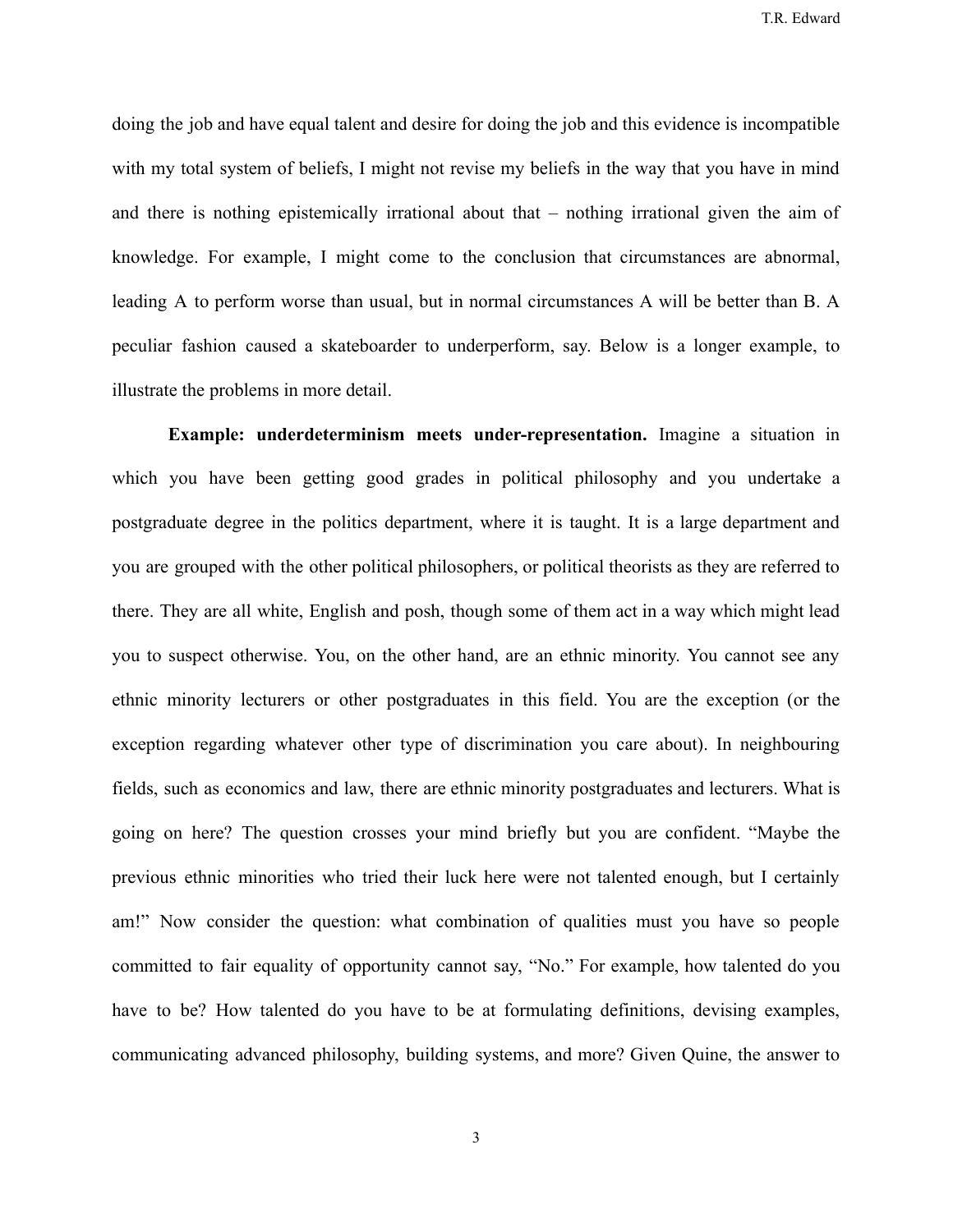T.R. Edward

this question is that you cannot provide evidence which forces evaluators to say, "Yes," to publishing your work, giving you a job, etc. Even evaluators who accept fair equality of opportunity can always revise their beliefs in other ways than whatever way you are hoping for.

Quinean evaluators can all accept fair equality of opportunity – there does not appear to be a logical inconsistency when considering the systems in abstract at this point – but why think the principle would be realized in actual cases, given Quine on how evidence can be legitimately coped with? In our historical circumstances, Rawls and Quine are plausibly only consistent when positive discrimination schemes are in place<sup>1</sup> and these are likely to be accompanied by remarks such as "You only get in because of this scheme" and "We are being discriminated against." This is a difficult marriage of systems! **End of example.** (Note: no appeal to unconscious bias here.)

Now Quine does say that some ways of coping with challenging evidence are against pragmatic rationality  $(1951: 42-43).$ <sup>2</sup> For example, there is an obvious revision which leads to a belief system that copes and there is at least one other revision, but one has to make several and core changes to one's system of beliefs to avoid the obvious revision. I am only going to touch on this aspect of Quine's philosophy here. It could actually add to the problems. For some pairs of candidates, accepting that the other candidate has equal talent and desire might involve much larger revisions to an evaluator's system of beliefs than an option which does not interpret the evidence in that way. The amount of evidence needed for it to be not-so-unpragmatic for evaluators to revise their belief systems in a way that genuinely leads to fair equality of

<sup>&</sup>lt;sup>1</sup> There might be small breaks when they are not used, before they are needed again. Soon enough the principle is not really implemented, because of Quinean responses to evidence, though it is said to be. The thought of positive discrimination schemes as a step towards countering historical discrimination before being totally abandoned seems unrealistic in Rawls-Quine world.

<sup>&</sup>lt;sup>2</sup> By "pragmatic rationality," Quine seems to have in mind rationality concerning the time and effort involved, or utility values in a more technical sense.